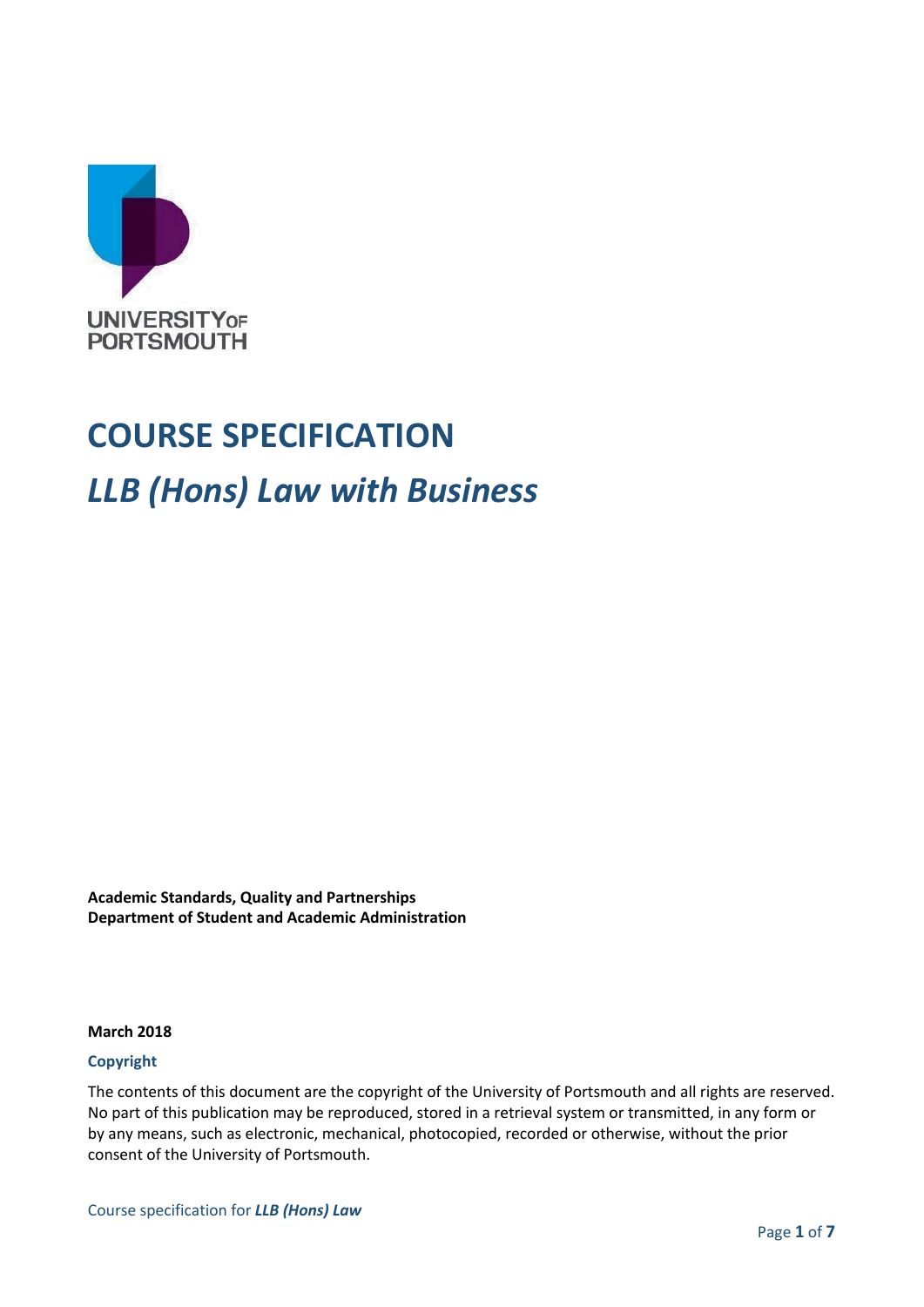## **COURSE SPECIFICATION**

Please refer to the [Course Specification Guidance Notes](http://www.port.ac.uk/departments/services/academicregistry/qmd/curriculum-framework-2019-20/filetodownload,201767,en.docx) for guidance on completing this document.

| <b>Course Title</b>                                     | <b>LLB Law</b>                                        |  |
|---------------------------------------------------------|-------------------------------------------------------|--|
| <b>Final Award</b>                                      | LLB                                                   |  |
| Exit Awards                                             | CertHE, DipHE.                                        |  |
| Course Code / UCAS code (if applicable)                 | C1685S (M100)                                         |  |
| Mode of study                                           | <b>Full time</b>                                      |  |
| Mode of delivery                                        | Campus, Sandwich (Optional)                           |  |
| Normal length of course                                 | 3 years, 4 years with placement                       |  |
| Cohort(s) to which this course specification<br>applies | from September 2019 intake onwards                    |  |
| <b>Awarding Body</b>                                    | University of Portsmouth                              |  |
| <b>Teaching Institution</b>                             | University of Portsmouth                              |  |
| Faculty                                                 | Faculty of Business and Law                           |  |
| School/Department/Subject Group                         | Portsmouth Law School                                 |  |
| School/Department/Subject Group webpage                 | http://www.port.ac.uk/school-of-law/                  |  |
| Course webpage including entry criteria                 | https://www.port.ac.uk/courses/llb-hons-law/          |  |
| Professional and/or Statutory Regulatory                | Solicitors Regulation Authority, Bar Standards Board, |  |
| <b>Body accreditations</b>                              | Chartered Institute of Legal Executives               |  |
| <b>Quality Assurance Agency Framework for</b>           |                                                       |  |
| Higher Education Qualifications (FHEQ) Level            | Level 4, 5, 6                                         |  |

This course specification provides a summary of the main features of the course, identifies the aims and learning outcomes of the course, the teaching, learning and assessment methods used by teaching staff, and the reference points used to inform the curriculum.

This information is therefore useful to potential students to help them choose the right course of study, to current students on the course and to staff teaching and administering the course.

Further detailed information on the individual modules within the course may be found in the relevant module descriptors and the Course Handbook provided to students on enrolment.

Please refer to the [Module Web Search](https://register.port.ac.uk/ords/f?p=111:1:0:::::) for further information on the course structure and modules.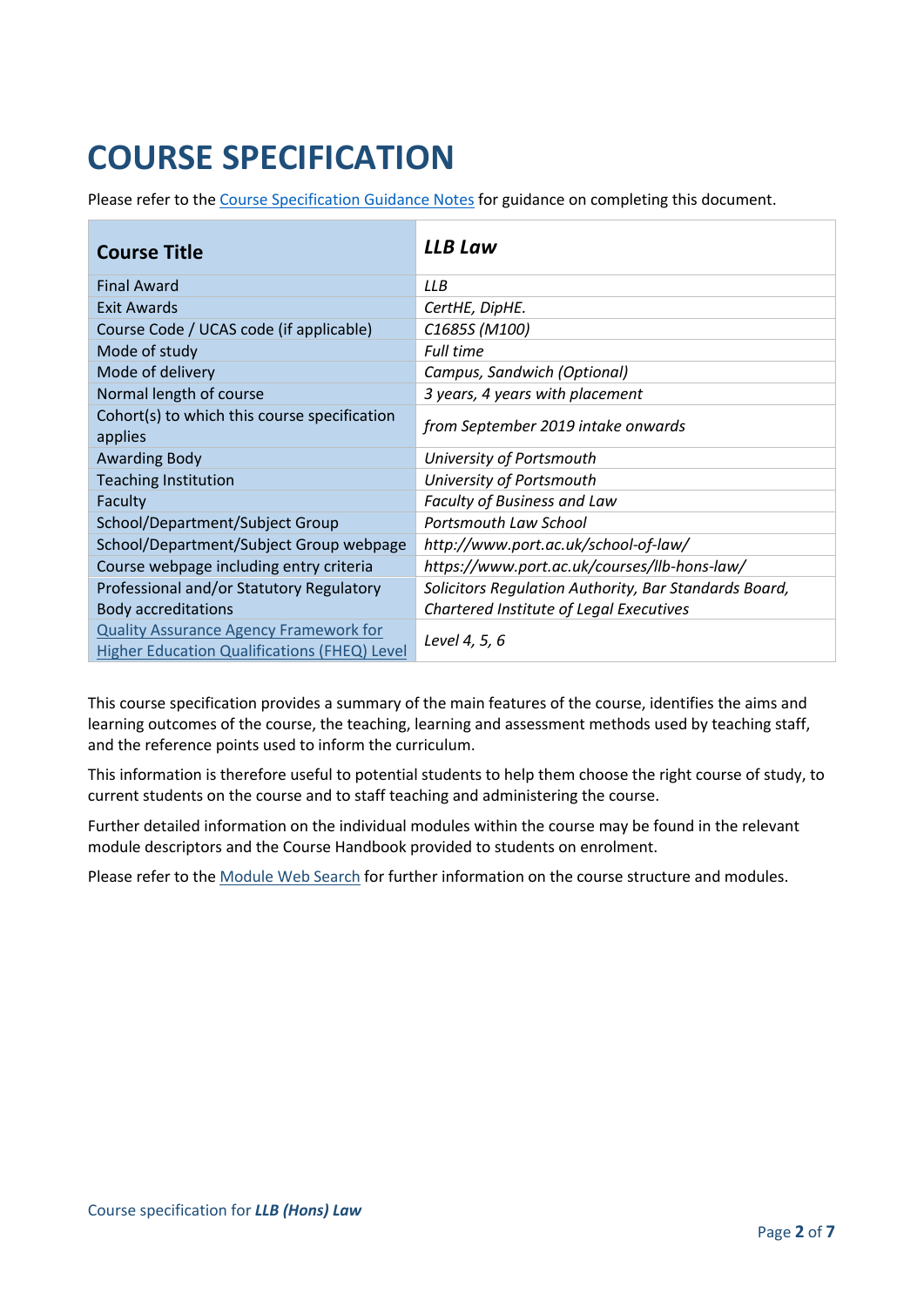## **Educational aims of the course**

- To enable students to obtain a qualifying law degree by providing 180 credits covering the 'foundations of legal knowledge' as identified by the Law Society and Bar Council in the 1999 Joint Announcement and a minimum of 240 credits in legal subjects in total
- To enable students on the pathway, who successfully complete the programme, to enter a Solicitors Regulation Authority validated Legal Practice Course or a Bar Standards Board validated Bar Professional Training Course
- To enable students on the pathway, who successfully complete the programme and the accredited CILEX Level 6 optional module, to apply for membership of the Chartered Institute of Legal Executives
- To equip students for a career where they can make use of their legal knowledge
- To enable students to see how the law operates in its social context
- To provide a challenging and stimulating study environment
- To provide a framework allowing students to follow a flexible coherent programme of study
- To equip students with the necessary transferable skills for lifelong learning, employability and flexibility in the context of changing labour markets
- To provide the opportunity for students to gain experience and skills relevant to employment within the legal or business sectors by choosing relevant work placement or work based learning options
- To provide students with the skills and knowledge required to maximise career and postgraduate study opportunities
- To enable students to study two subject areas and develop specialist interests and knowledge
- To provide an opportunity for students to create links between two different subject areas
- The LLB (Hons) Law with Business provides students with an excellent opportunity to study to two inter-related subjects in depth. The study of Law is enhanced by an understanding of the business world and the study of Business is strengthened by an understanding of how business and customer relationships are legally regulated and how these regulations are enforced.

## **Course Learning Outcomes and Learning, Teaching and Assessment Strategies**

The [Quality Assurance Agency for Higher Education \(QAA\)](http://www.qaa.ac.uk/en) sets out a national framework of qualification levels, and the associated standards of achievement are found in their [Framework for Higher Education](http://www.qaa.ac.uk/en/Publications/Documents/qualifications-frameworks.pdf)  [Qualifications](http://www.qaa.ac.uk/en/Publications/Documents/qualifications-frameworks.pdf) document.

The Course Learning Outcomes for this course are outlined in the tables below.

#### **A. Knowledge and understanding of:**

Graduates will have knowledge and understanding of the laws and legal system in England and Wales. In order to show this they will be able to:

| LO<br>number   | <b>Learning outcome</b>                                   | <b>Learning and</b><br><b>Teaching</b><br>methods | <b>Assessment</b><br>methods |
|----------------|-----------------------------------------------------------|---------------------------------------------------|------------------------------|
| A1             | Explain the doctrines and principles of the law in        | These outcomes                                    | Modules are                  |
|                | England and Wales and demonstrate an understanding        | are developed                                     | assessed via a               |
|                | of the institutions and personnel that administer the     | primarily                                         | combination of               |
|                | law.                                                      | through a                                         | examinations                 |
| A <sub>2</sub> | Understand a variety of areas of the law in their social, | combination of                                    | and coursework.              |
|                | political, economic and European contexts.                | lectures and                                      | Coursework                   |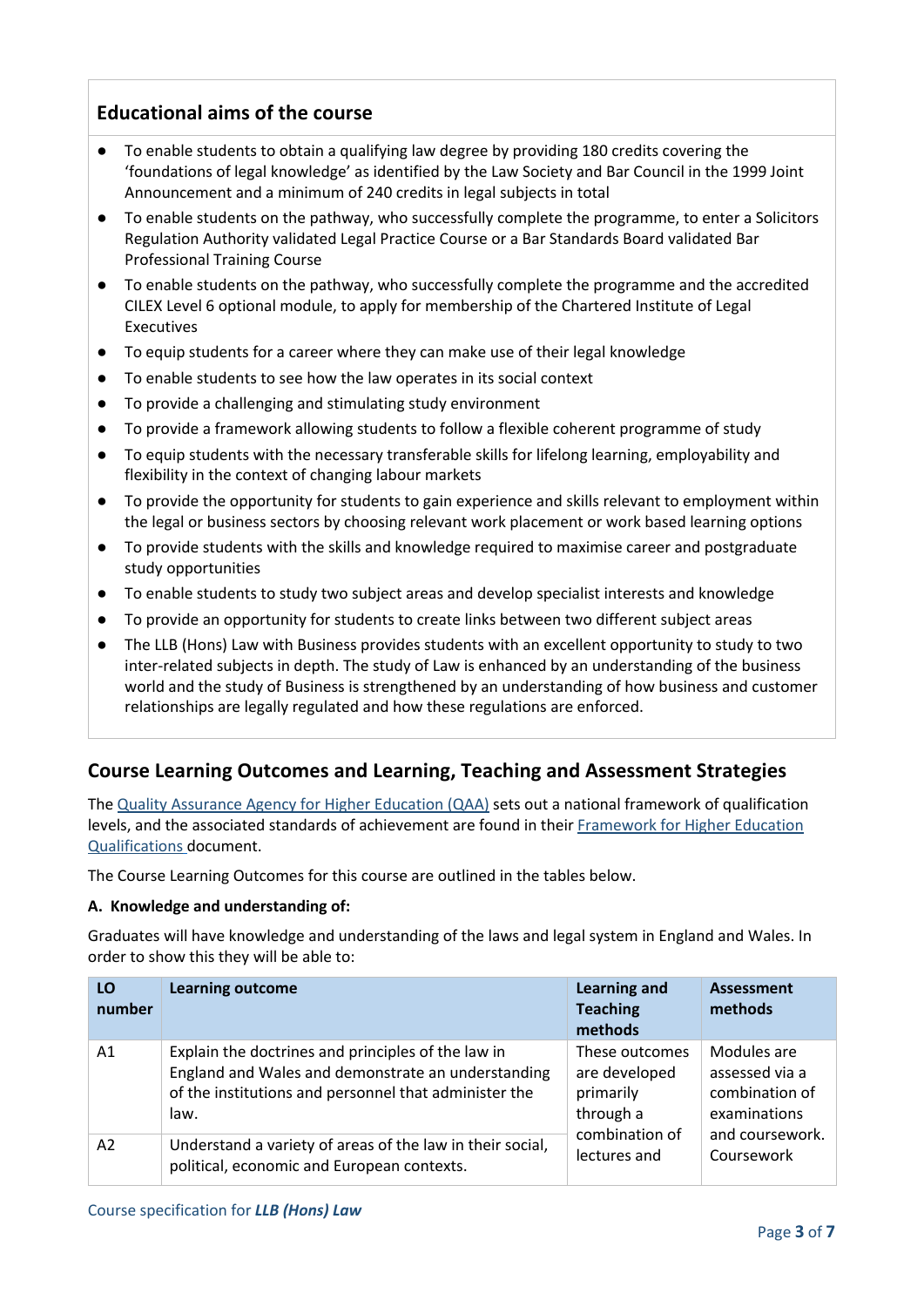| A <sub>3</sub> | Demonstrate an awareness of the principles and values<br>of law, justice and ethics.                                      | seminars as well<br>as through<br>presentations in<br>the mock court<br>room and by<br>advising clients<br>in the<br>community<br>depending on<br>the topic being<br>taught. | includes<br>presentations,<br>problem<br>questions,<br>reflection and<br>essays. |
|----------------|---------------------------------------------------------------------------------------------------------------------------|------------------------------------------------------------------------------------------------------------------------------------------------------------------------------|----------------------------------------------------------------------------------|
| A4             | Demonstrate an understanding of the interrelationships<br>between organisations, the business environment and<br>society. |                                                                                                                                                                              |                                                                                  |
| A5             | Demonstrate an understanding of processes relating to<br>people and their management in organisations.                    |                                                                                                                                                                              |                                                                                  |

*Add additional rows as required.*

#### **B. Cognitive (Intellectual or Thinking) skills, able to:**

Graduations will have critical thinking skills. In order to show this they will be able to:

| LO<br>number   | <b>Learning outcome</b>                                                                                                          | <b>Learning and</b><br><b>Teaching</b><br>methods          | <b>Assessment</b><br>methods                                                                                                |
|----------------|----------------------------------------------------------------------------------------------------------------------------------|------------------------------------------------------------|-----------------------------------------------------------------------------------------------------------------------------|
| <b>B1</b>      | Select and formulate issues for investigation and<br>conduct research using primary and secondary sources.                       | These outcomes<br>are primarily                            | These outcomes<br>are assessed                                                                                              |
| <b>B2</b>      | Find appropriate data and source material and<br>synthesize this to produce a critical piece of work.                            | developed in<br>seminar<br>discussions and                 | primarily<br>through a<br>research                                                                                          |
| B <sub>3</sub> | Critically evaluate alternative solutions to policy debate<br>and legal problems and present conclusions.                        | in supported<br>independent                                | portfolio,<br>research                                                                                                      |
| <b>B4</b>      | Act with independence and intellectual curiosity making<br>use of questions and feedback to reflect and to develop<br>knowledge. | study and<br>research in the<br>research based<br>modules. | proposals and<br>reports and also<br>through answers<br>to essay<br>questions in<br>both coursework<br>and<br>examinations. |

*Add additional rows as required.*

#### **C. Practical (Professional or Subject) skills, able to:**

Graduates will be able to solve problems and express their conclusions appropriately. In order to who this they will be able to:

| LO<br>number   | <b>Learning outcome</b>                                                                    | <b>Learning and</b><br><b>Teaching</b><br>methods                                               | Assessment<br>methods                                                                                |
|----------------|--------------------------------------------------------------------------------------------|-------------------------------------------------------------------------------------------------|------------------------------------------------------------------------------------------------------|
| C1             | Analyse a complex real or hypothetical legal problem<br>and produce a reasoned conclusion. | Many of the<br>modules on the                                                                   | <b>Both</b><br>examinations                                                                          |
| C <sub>2</sub> | Use both standard English and legal terminology with<br>care and accuracy.                 | course make<br>extensive use of<br>problem                                                      | and coursework<br>are based on<br>legal problems.                                                    |
| C <sub>3</sub> | Recognise and address personal development needs.                                          | questions to<br>examine how<br>the law works in<br>practice. The<br>practical<br>application of | Students are<br>also required to<br>engage in mock<br>trials and<br>presentations<br>relevant to the |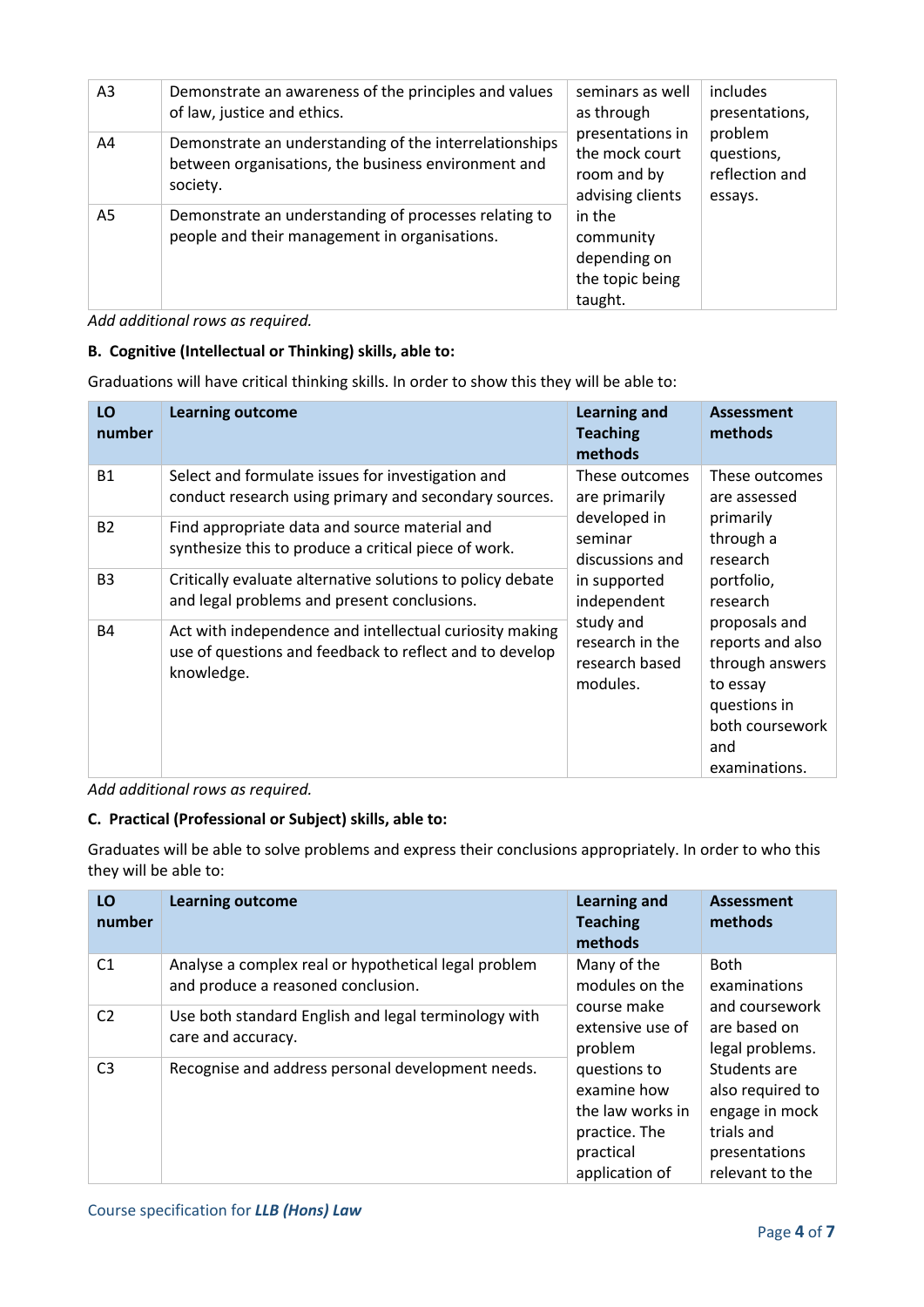| the law is to    | role of a          |
|------------------|--------------------|
| some extent      | practising lawyer  |
| demonstrated in  | as well as         |
| lectures and     | reflecting on      |
| practiced in     | their              |
| seminars. In     | performance        |
| seminars         | and personal       |
| students are     | development        |
| required to      | needs in           |
| reflect on their | reflective essays. |
| own personal     |                    |
| development      |                    |
| needs.           |                    |

*Add additional rows as required.*

#### **D. Transferrable (Graduate and Employability) skills, able to:**

Graduates will be effective communicators with an awareness of how social and ethical issues affect professional practice. In order to show this they will be able to:

| LO<br>number   | <b>Learning outcome</b>                                                                | <b>Learning and</b><br><b>Teaching</b><br>methods                                                                                                                                                                                                                                        | <b>Assessment</b><br>methods                                                                                                                                                                |
|----------------|----------------------------------------------------------------------------------------|------------------------------------------------------------------------------------------------------------------------------------------------------------------------------------------------------------------------------------------------------------------------------------------|---------------------------------------------------------------------------------------------------------------------------------------------------------------------------------------------|
| D <sub>1</sub> | Work effectively in a team to provide leadership and<br>support the success of others. | Transferable<br>skills are                                                                                                                                                                                                                                                               | A variety of<br>communication                                                                                                                                                               |
| D <sub>2</sub> | Communicate effectively verbally and in writing to a<br>variety of audiences.          | developed<br>primarily in<br>seminars and in                                                                                                                                                                                                                                             | types are<br>assessed in both<br>examinations                                                                                                                                               |
| D <sub>3</sub> | Manage time effectively and work under pressure to<br>meet deadlines.                  | work in the<br>mock<br>courtroom.<br>Verbal<br>communication<br>is developed in a<br>number of<br>modules<br>through<br>presentation<br>and mock trials<br>and in advising<br>clients. Written<br>communication<br>is developed<br>through a<br>variety of types<br>of assessed<br>work. | and coursework.<br>Types of<br>coursework<br>include<br>presentations,<br>reflections,<br>advising clients<br>on hypothetical<br>problems and a<br>portfolio of<br>research based<br>tasks. |

*Add additional rows as required.*

## **Academic Regulations**

The current University of Portsmouth [Academic Regulations](http://www.port.ac.uk/departments/services/academicregistry/qmd/assessmentandregulations/) will apply to this course.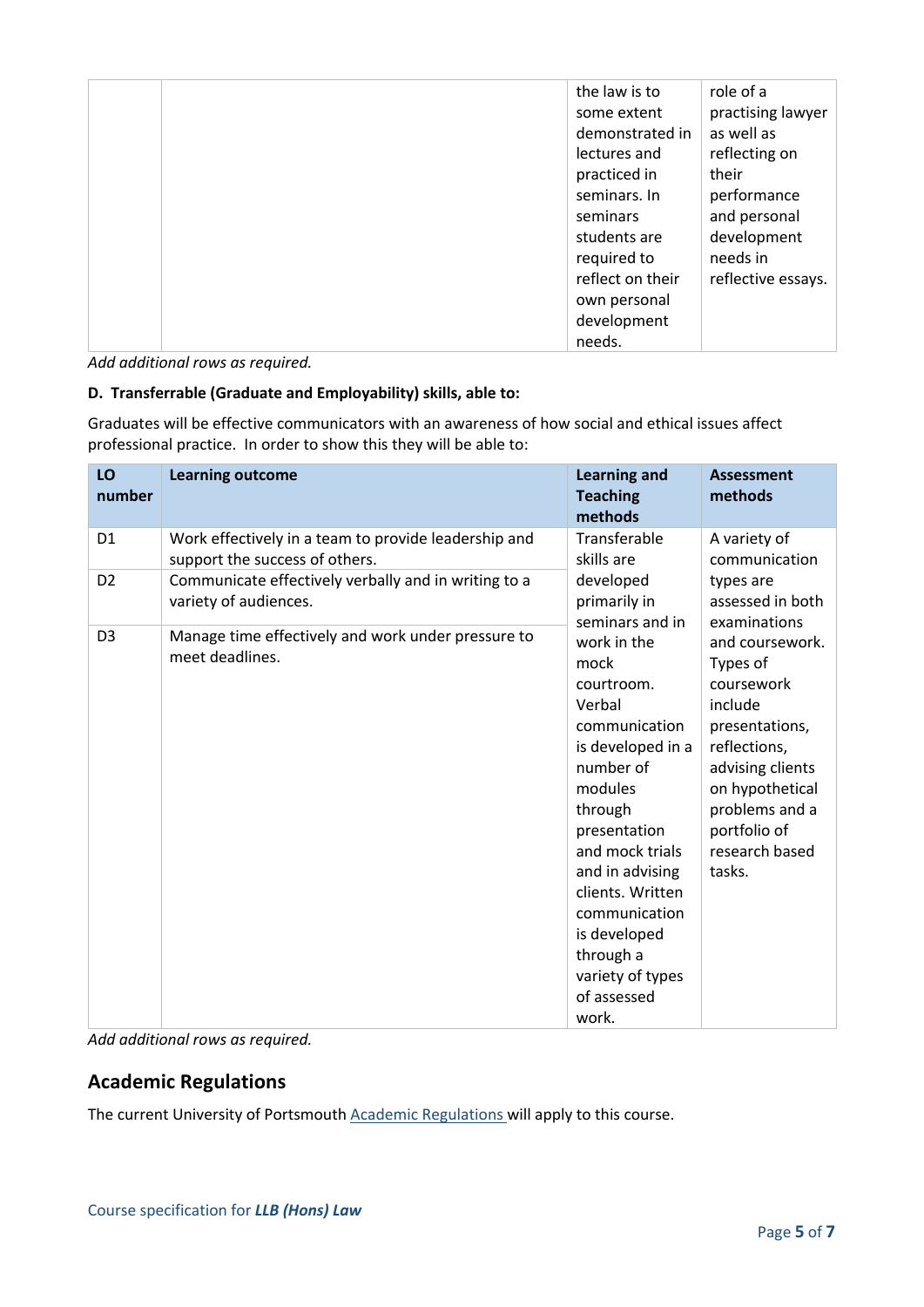## **Support for Student Learning**

The University of Portsmouth provides a comprehensive range of support services for students throughout their course, details of which are available at the [MyPort](http://myport.ac.uk/) student portal.

In addition to these University support services this course also provides dedicated indication activities and a personal tutoring programme to support students in their transition from college to university.

## **Evaluation and Enhancement of Standards and Quality in Learning and Teaching**

The University of Portsmouth undertakes comprehensive monitoring, review and evaluation of courses within clearly assigned staff responsibilities. Student feedback is a key feature in these evaluations, as represented in our [Policy for Listening to and Responding](http://policies.docstore.port.ac.uk/policy-069.pdf) to the Student Voice where you can also find further information.

#### **Reference Points**

The course and outcomes have been developed taking account of:

*Insert additional reference points or delete as required*

- [University of Portsmouth Curriculum Framework Specification](http://www.port.ac.uk/departments/services/academicregistry/qmd/curriculum-framework-2019-20/filetodownload,201776,en.pdf)
- [University of Portsmouth Education Strategy 2016 -](http://policies.docstore.port.ac.uk/policy-187.pdf) 2020
- [University of Portsmouth Code of Practice for Work-based and Placement Learning](http://policies.docstore.port.ac.uk/policy-151.pdf)
- [Quality Assurance Agency UK Quality Code for Higher Education](http://www.qaa.ac.uk/assuring-standards-and-quality/the-quality-code/)
- [Quality Assurance Agency Qualification Characteristic Statements](http://www.qaa.ac.uk/assuring-standards-and-quality/the-quality-code/characteristics-statements)
- [Quality Assurance Agency Subject Benchmark Statement for Law](http://www.qaa.ac.uk/quality-code/subject-benchmark-statements?indexCatalogue=document-search&searchQuery=law&wordsMode=AllWords)
- [Quality Assurance Agency Subject Benchmark Statement for Business and Management](http://www.qaa.ac.uk/docs/qaa/subject-benchmark-statements/sbs-business-management-15.pdf?sfvrsn=c7e1f781_10)
- **[Quality Assurance Agency Framework for Higher Education Qualifications](http://www.qaa.ac.uk/en/Publications/Documents/qualifications-frameworks.pdf)**
- Requirements of Professional and/or Statutory Regulatory Bodies: *Solicitors Regulation Authority and Bar Standards Board.*
- Vocational and professional experience, scholarship and research expertise of the University of Portsmouth's academic members of staff
- **National Occupational Standards**

#### **Disclaimer**

The University of Portsmouth has checked the information provided in this Course Specification and will endeavour to deliver this course in keeping with this Course Specification. However, changes to the course may sometimes be required arising from annual monitoring, student feedback, and the review and update of modules and courses.

Where this activity leads to significant changes to modules and courses there will be prior consultation with students and others, wherever possible, and the University of Portsmouth will take all reasonable steps to minimise disruption to students.

It is also possible that the University of Portsmouth may not be able to offer a module or course for reasons outside of its control, for example, due to the absence of a member of staff or low student registration numbers. Where this is the case, the University of Portsmouth will endeavour to inform applicants and students as soon as possible, and where appropriate, will facilitate the transfer of affected students to another suitable course.